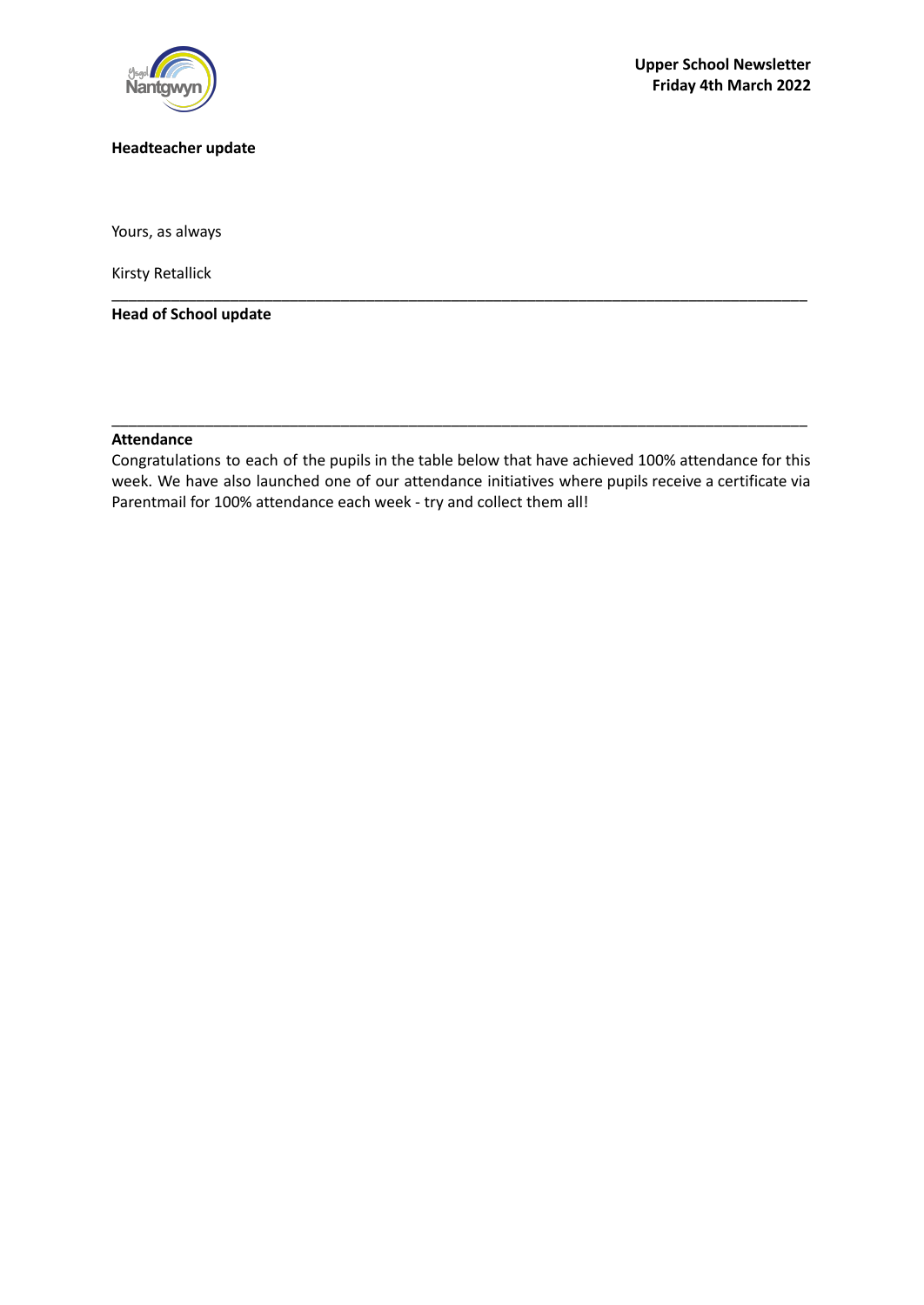| Year 9         |                    |               | Year 10          |                | Year 11        |                        |               |
|----------------|--------------------|---------------|------------------|----------------|----------------|------------------------|---------------|
| Dylan          | Carwyn             | Ruby          | Ffion            | Isabel         | <b>Teigan</b>  | Josie                  | <b>Brooke</b> |
| Tallia         | Eli                | Luco          | William          | <b>Darian</b>  | Alfie          | Kyle                   | Caleb         |
| Morgan         | Caleb              | Ella          | Benjamin         | <b>Tilly</b>   | Matthew        | <b>Cheyenne</b> Evelyn |               |
| Lexie          | <b>Bryana</b>      | Jayden        | Charlie          | Keira          | Aidan          | Mia                    | Shelby        |
| Kelsey         | James              | Rhys          | Annalee          | Grace          | Kebba          | <b>Dylan</b>           |               |
| Demi           | Grace              | <b>Brogan</b> | Benjamin         | Aysha          | Andrei         | <b>Darcy</b>           |               |
| Ethan          | Cayleb-Jay         | <b>Scott</b>  | Lloyd            | Kayleigh       | Paige          | <b>Dylan</b>           |               |
| Talia          | Ewan               | Courtney      | Rocco            | Cora           | Grace          | <b>Isabelle</b>        |               |
| Casey          | Cameron            | <b>Alexis</b> | Alisha           | <b>Elliott</b> | Mason          | <b>Kyron</b>           |               |
| <b>Kurt</b>    | Connie             | Cai           | Grace            | Mackenzie      | <b>Nia</b>     | Morgan                 |               |
| Robert         | Alex               | Jasmine       | Deejay           | <b>Jazmine</b> | Skye           | Cerys                  |               |
| Jay            | Jack               | Miya          | lestyn           | <b>Neve</b>    | Sydney         | <b>Tiegan</b>          |               |
| Laila          | Lexie              |               | Evan             | Ryan           | <b>Tyler</b>   | Chloe                  |               |
| Rebecca        | Benjamin           |               | Mckenzie Tyler   |                | Cori           | Connor                 |               |
| Lacie          | Sophie             |               | <b>Alfie</b>     | <b>Ellis</b>   | <b>Riley</b>   | Tyra                   |               |
| <b>Stephan</b> | Logan              |               | Charlie          | <b>Tomas</b>   | Sienna         | loan                   |               |
| Alicia         | <b>Alfie</b>       |               | Emily            | Kaci           | Jac            | Crystal                |               |
| Morgan         | Caden              |               | Ocean            | <b>Jared</b>   | Jenson         | Madison                |               |
| <b>Darcy</b>   | <b>Kieron</b>      |               | Honey            | Mason          | Rory           | Sarran                 |               |
| Grace          | Tyla               |               | William          | Olivia         | <b>Ellis</b>   | Mali                   |               |
| Blake          | <b>Tyler</b>       |               | Aliyah           | Harley         | James          | <b>Katie</b>           |               |
| Layla          | <b>Katielouise</b> |               | Joseph           | Kayla          | Harley         | <b>Thomas</b>          |               |
| Rubie          | Chelsea            |               | <b>Ellie</b>     | <b>Mason</b>   | <b>Jack</b>    | Megan                  |               |
| Macey          | Rihanna            |               | Paige            | <b>Bailey</b>  | Tia            | Tejay                  |               |
| Kaleb          | Gage               |               | Jaydee           | Olivia         | Leroy          | Joe                    |               |
| Alex           | Gethin             |               | Gabrielle        | Sonny          | Louise         | Macy                   |               |
| Kara           | Leo                |               | Seren            | Alfie          | Jamie          | Evan                   |               |
| Maddison Wyatt |                    |               | Benjamin Jessica |                | Sean           | <b>Kenzie</b>          |               |
| Mollie         | Annalise           |               | Cole             | Laci           | <b>Cameron</b> | Leah                   |               |
| Ryan           | Josh               |               | Lewis            | Regan          | Harvey         | Caitie                 |               |
| <b>Tamzin</b>  | Laci               |               | Morgan           | Skye           | Emelia         | Megan                  |               |
| Isabelle       | Mckenzie           |               | Tayla            | Lewis          | Taya           | Aaron                  |               |
| Gethyn         | Lily-Mae           |               | <b>Ellie-May</b> | Katie          | Aimee          | Keira                  |               |
| Heidi          | Matthew            |               | Dylan            |                | Logan          | Logan                  |               |
|                |                    |               | Courtney         |                | <b>Isobel</b>  | Abigail                |               |

At the end of the half term, all pupils that have 100% attendance for the half term are invited to our attendance celebration! Please keep up the fantastic efforts and attendance. Attendance at school is crucial for academic success!

## Further Update - Nant only

Sadly, since the beginning of term we have had a very small number of pupils in Nant who have failed to use our new and refurbished toilets with the respect and maturity they deserve. This has resulted in us having to increase cleaning and expenditure as well as locking certain toilets at key points of the day when damage occurs to repair and /or clean (other facilities will always be available). We have on occasion found children eating and sitting on toilet floors, which is not hygienic; there is no need for this as there is ample seating available in various locations. The expenditure on additional repairs and cleaning is being redirected from other school resources that should be spent on pupil learning and resources. Pupils who are caught damaging property will have